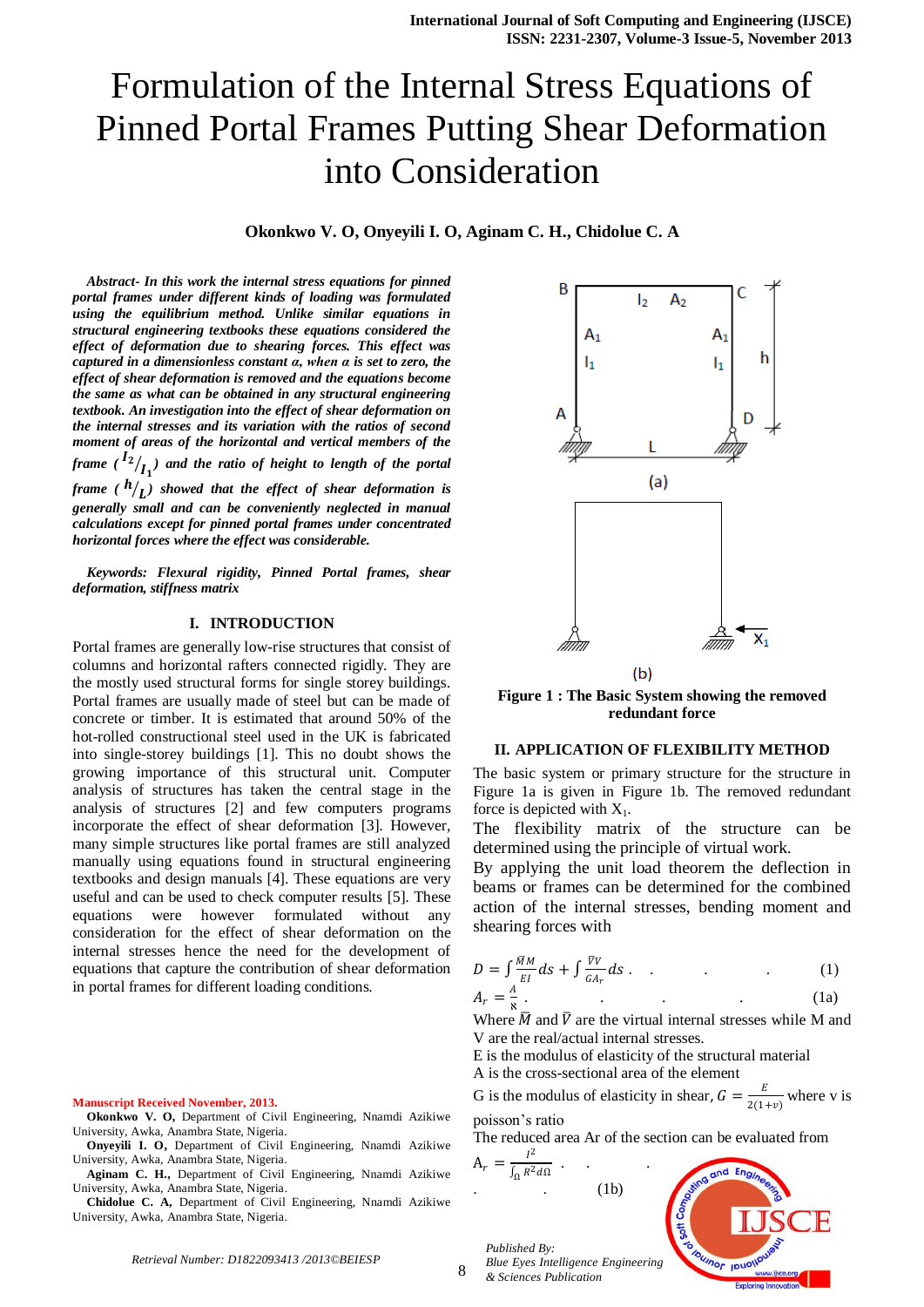Ar is the reduced area, I is the second moment of area of the cross section.

$$
R = \frac{S}{b} \tag{1c}
$$

Where *b* is the width of the section,  $\int_{c_0}^{c_1} y \, da$  $\int_{c_2}^{c_1} y \, da$ .  $c_1$  is the distance of the topmost fibre from the neutral axis,  $c_2$  is the distance of the bottom fibre from the neutral axis and *y* is the distance from the neutral axis to any infinitesimal area on the cross section da.

For rectangular sections  $\alpha$  is 1.2; for a circular cross section it is 1.185 [6] and for a circular tube it is 1/6 [7]. The values of  $\alpha$  for other cross sections are given in [8]. **κ** is as defined earlier. [9], [10].

If  $d_{ij}$  is the deformation in the direction of i due to a unit load at j then by evaluating equation (1).

$$
d_{11} = \frac{h(2h^2I_2GA_{1r} + 3hII_1GA_{1r} + 6EI_1I_2)}{3EI_1I_2GA_{1r}}
$$
 (2)

The structure's compatibility equation can be written thus

$$
d_{10} + X_1 d_{11} = 0. \tag{3}
$$

Where  $X_1$  is the redundant force and  $d_{10}$  is the deformation due to external load on the basic system (reduced structure) .  $X_1 = -d_{10} / d_{11}$  .

Equation (4) is evaluated to get the redundant force and this is substituted into the structure's force equilibrium (superposition) equation to obtain the internal stress at any point.

$$
M = M_o + M_1 X_1 \tag{5}
$$

Where M is the required stress at a point,  $M<sub>o</sub>$  is the stress at that point for the reduced structure,  $M_1$  is stress at that point when the redundant force  $X_1 = 1$  acts on the reduced structure.

For the loaded portal frame of Figure 2, the deformation of the reduced structure due to external load is

$$
d_{10} = -\frac{q^{13}h}{12EI_2} \t\t(6)
$$

By substituting the value of equation (6) into equations (4)  $wl^3(I_1GA_{1r})$ 

$$
X_1 = \frac{Wt \ (110^{t} \text{m})}{4(2h^2 l_2 G A_{1r} + 3h l l_1 G A_{1r} + 6E l_1 l_2)}\tag{7}
$$

Evaluating equation (5) for point B and C on the structure using the force factor obtained in equation (7)

$$
M_B = M_C = \frac{wl^3h(l_1GA_{1r})}{4(2h^2l_2GA_{1r} + 3hll_1GA_{1r} + 6EI_1l_2)}.
$$
 (8)

For the loaded portal frame of Figure 3, the deformation of the reduced structure due to external load is

$$
d_{10} = \frac{-wh^3}{24EI_2} \tag{9}
$$

By substituting the value of equation (9) into equations (4)  $X_1 = \frac{wl^3 I_1 G A_{1r}}{g(2h^2 I_2 G A_{1r} + 3h) I_1 G A_{1r}}$  $\frac{w_1}{8(2h^2I_2GA_{1r}+3hII_1GA_{1r}+6EI_1I_2)}$  (10)

Evaluating equation (5) for point B and C on the structure using the force factor obtained in equations (10)

$$
M_B = M_C = -\frac{whl^3l_1GA_{1r}}{8(2h^2l_2GA_{1r} + 3hll_1GA_{1r} + 6EI_1l_2)}.
$$
 (11)

This process was repeated for other loaded portal frames and the results are presented in Table 1.

## III.DISCUSSION OF RESULTS

The internal stress (Bending Moments) on the loaded portal frames is summarized in table 1. The effect of shear deformation is captured by the dimensionless constant  $\alpha$  and is taken as the ratio of the end translational stiffness to the shear stiffness of a member.

$$
\alpha_1 = \frac{12EI_1}{h^3} \cdot \frac{h}{GA_{1r}} = \frac{12EI_1}{h^2GA_{1r}} \quad . \tag{12}
$$

$$
\alpha_2 = \frac{12EI_2}{l^3} \cdot \frac{l}{GA_{2r}} = \frac{12EI_2}{l^2GA_{2r}} \quad . \tag{13}
$$

When  $\alpha_1 = 0$ , the effect of shear deformation in the columns is ignored and likewise when  $\alpha_2 = 0$ , the effect of shear deformation in the beams is ignored.

The internal stress equations enable an easy calculation of the internal stresses on pinned portal frames under different kinds of loads but this time putting shear deformation into consideration.

The contribution of shear deformation is calculated by evaluating the equations in table 1 less the equivalent values when shear deformation is neglected. This was expressed as a percentage of the moment values when shear is neglected. It is possible to express all the internal stress equations in terms of the ratios  $h/_{L}$  and  $l^{2}/_{I_{1}}$ . This way the variation of shear contribution with these parameters was investigated. Figure 4 shows a plot of the percentage (%) change in internal stresses (shear deformation contribution) of frames 1, 2 and 7 versus the ratio of beam second moment of area to column second moment of area  $\binom{I_2}{I_1}$ . Figure 5 shows a similar plot of the percentage (%) change in internal stresses (shear deformation contribution) versus the ratio of height to length of portal frame  $(h/_{L})$ . From the plots it can be inferred that the percentage (%) contribution of shear deformation in vertically loaded pinned portal frames is

- i. Constant for any value of the ratios  $I_2$  $\frac{1}{1}$  and  $h/$ .
- ii. Negative ie the effect of shear deformation reduces the expected internal stresses (bending moment).
- iii. Decreases progressively with increasing values of the ratio $h/_{L}$ .

Figure 6 shows a plot of the percentage (%) change in internal stresses (shear deformation contribution) of frames 3,4,5,6 and 8 versus the ratio of beam second moment of area to column second moment of area  $\binom{I_2}{I_1}$ . From the plot it can be deduced that the % contribution of shear deformation in these frames

- i. Range from 1% to -4%. The extreme value (of about 4%) occurring only in frame 8 at low values of  $\frac{l_2}{l_1}$  $(at \frac{I_2}{I_1})$  $\frac{1}{I_1}$  < 0.5).
- ii. Tended to a constant value dependent on the kind of external loads at values of  $l^2/_{l_1} > 5$ .

Figure 7 shows a plot of the percentage (%) change in internal stresses (shear

deformation contribution) of frames 3, 5, 6 and 8

*Published By:*

*& Sciences Publication* 



9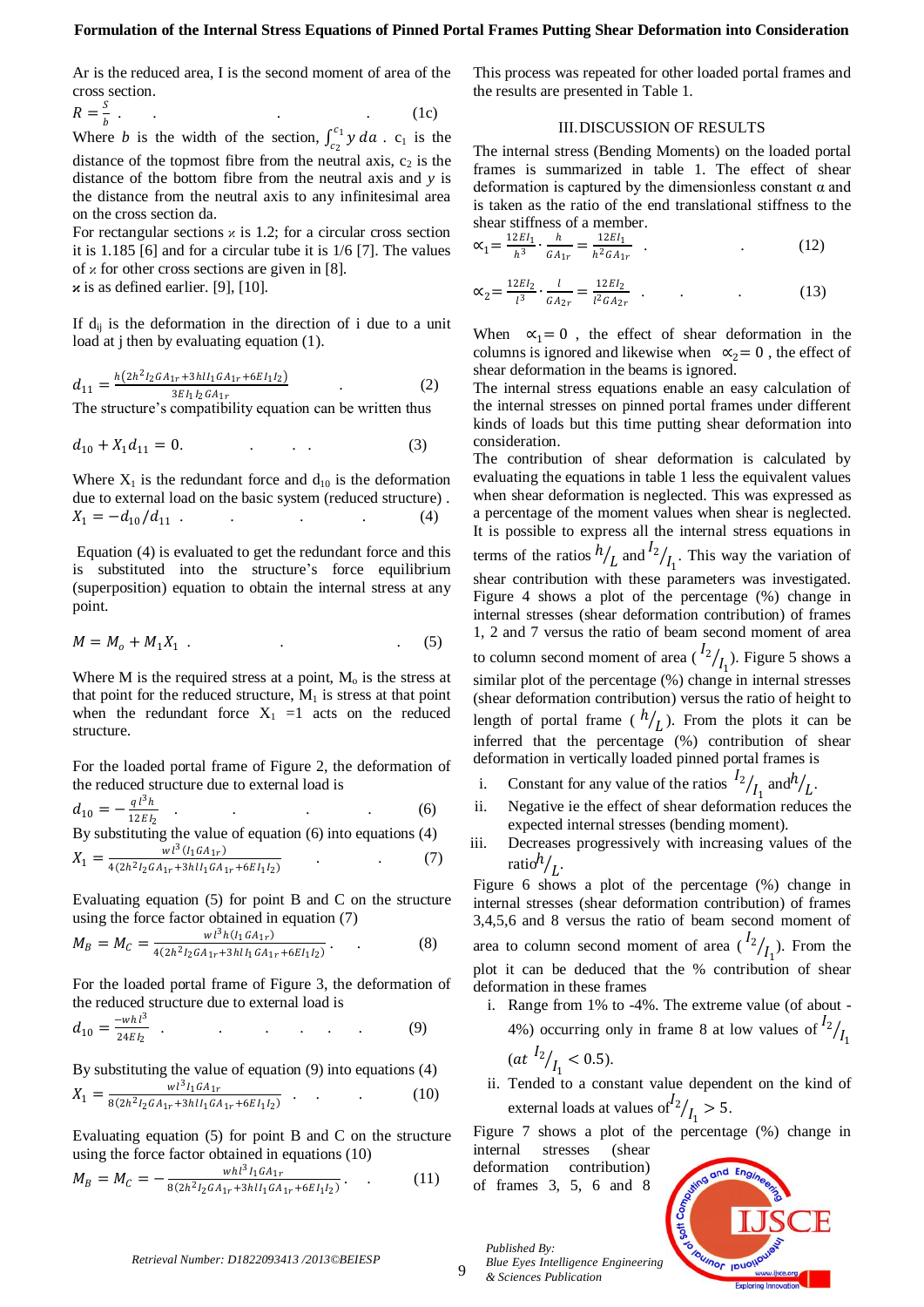versus the ratio of height to length of portal frame

 $(h /_{L})$ . From the plot it can be deduced that the % contribution of shear deformation in these frames

- i. Varies between -1.5% to 3.5% and only rose up to 10% at the ratio  $h/_{L} = 1.0$  for frame 6 indicting a critical ratio for such portal frames.
- ii. Dropped in absolute values at values of  $h/_{L} > 1.5$ .

### IV.CONCLUSION

The use of the flexibility method simplified the analysis of pinned portal frames and the results are presented in table 1. Table 1 contains simple equations that can be used for the computation of the internal stresses (bending moments) in pinned portal frame putting the effect of shear deformation into consideration.

An investigation of the variation of the effects of shear deformation with the ratios of beam second moment of area to column second moment of area  $\binom{I_2}{I_1}$  and the ratio of

height to length of portal frame ( $h/_{L}$ ) shows that the effect the shear deformation is very small and can be conveniently neglected in manual calculations. However for pinned portal frames under appreciable concentrated horizontal forces (frame 6) the effect of shear deformation is significant (10%) when the height of the frame is equal to its length (h  $=$  L). The effect of shear deformation should be put into consideration in the analysis of such structures.

#### **REFERENCES**

- 1. R. Graham, P. Alan. "Single Storey Buildings" in Steel Designer's Manual Sixth Edition, United Kingdom: Blackwell Science Ltd, 2007, pp. 1
- 2. A. Samuelson, O. C. Zienkiewi O., "Review: History of the Stiffness Method", International Journal for Numerical Methods in Engineering, Vol. 67, 2006, pp.149 – 157
- 3. B. Saikat, Tips and Tricks for Computer-Aided Structural Analysis, India, Ensel Software, 2001, pp.7 - 8
- 4. C. E. Reynolds, J. C. Steedman, Reinforced Concrete Designer's Handbook, 10th Edition, London: E&FN Spon, Taylor & Francis Group, 2001
- 5. R. C. Hibbeler, Structural Analysis. Sixth Edition, New Jersey: Pearson Prentice Hall, 2006, pp. vii
- 6. Victor Dias da Silva, Mechanics and Strength of Material, New York: Springer-Verlag Heidelberg, 2006, pp. 258 – 268
- 7. J. D. Renton, Elastic Beams and Frames, 2nd Edition, England: Horwood Publishing Limited, West Sussex, 2002, Pg 65
- 8. S. P. Timoshenko, J. M. Gere, Mechanics of Materials, New York: Van Nostrand 1972, pp. 372
- 9. A. Ghali , A. M. Neville, Structural Analysis: A Unified Classical and Matrix Approach. 3rd Edition, London: Chapman & Hall, 1996, pp. 151
- 10. W. Nash, (1998), Schaum's Outline of Theory and Problems of Strength of Materials, Fourth Edition, New York: McGraw-Hill Companies, 1998, pp. 177-181



10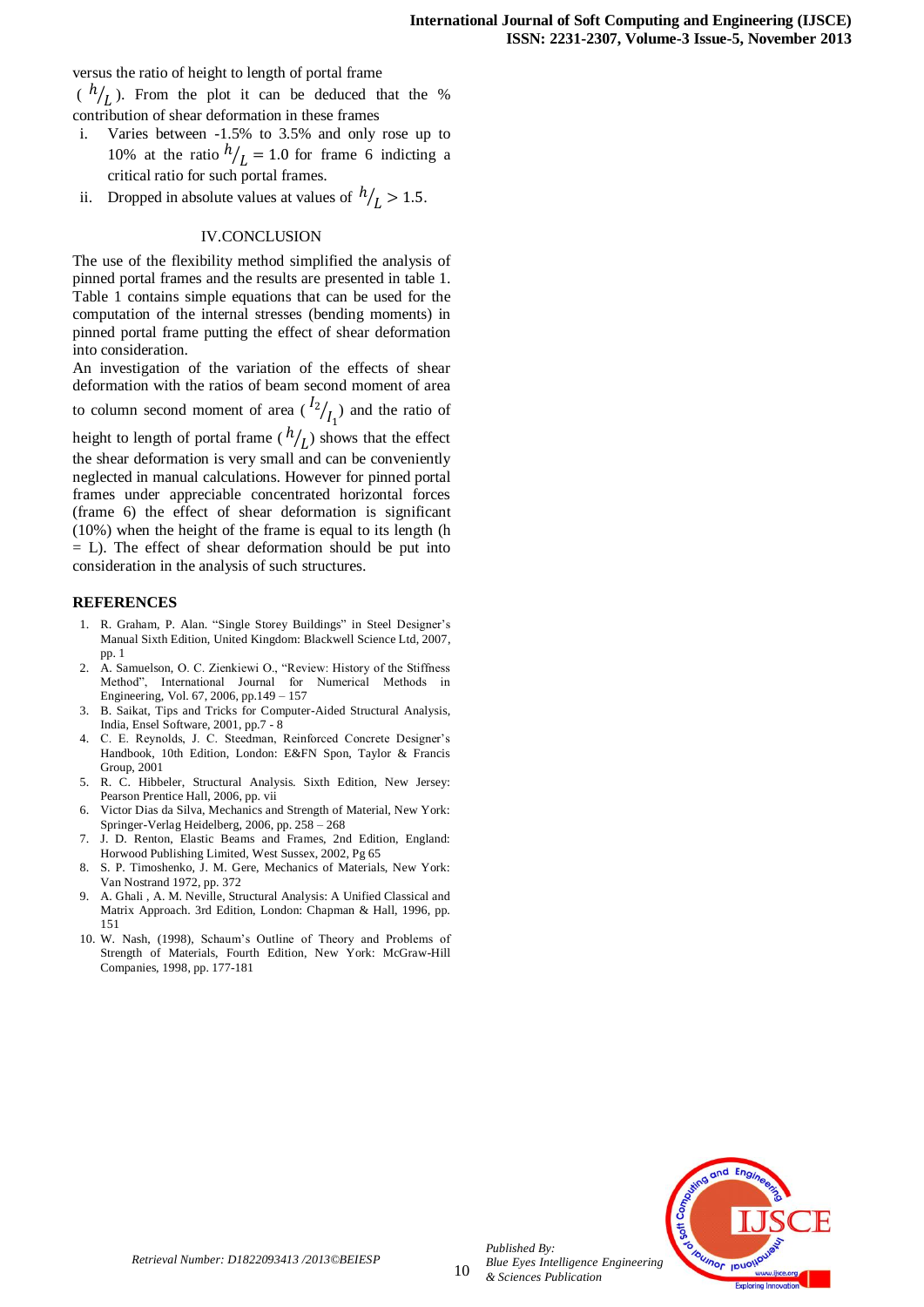







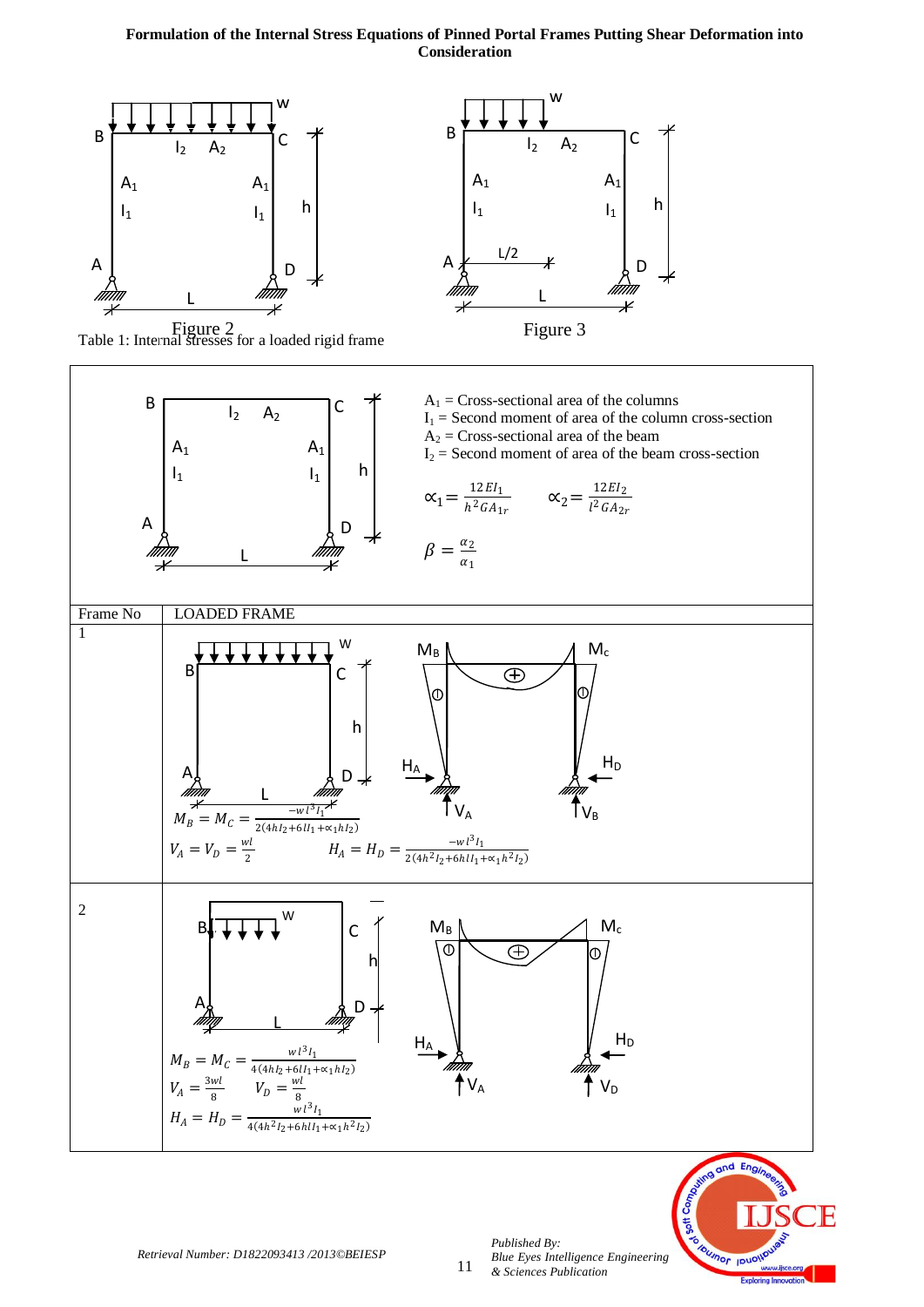**International Journal of Soft Computing and Engineering (IJSCE) ISSN: 2231-2307, Volume-3 Issue-5, November 2013**





*Published By:*

*& Sciences Publication* 

*Blue Eyes Intelligence Engineering*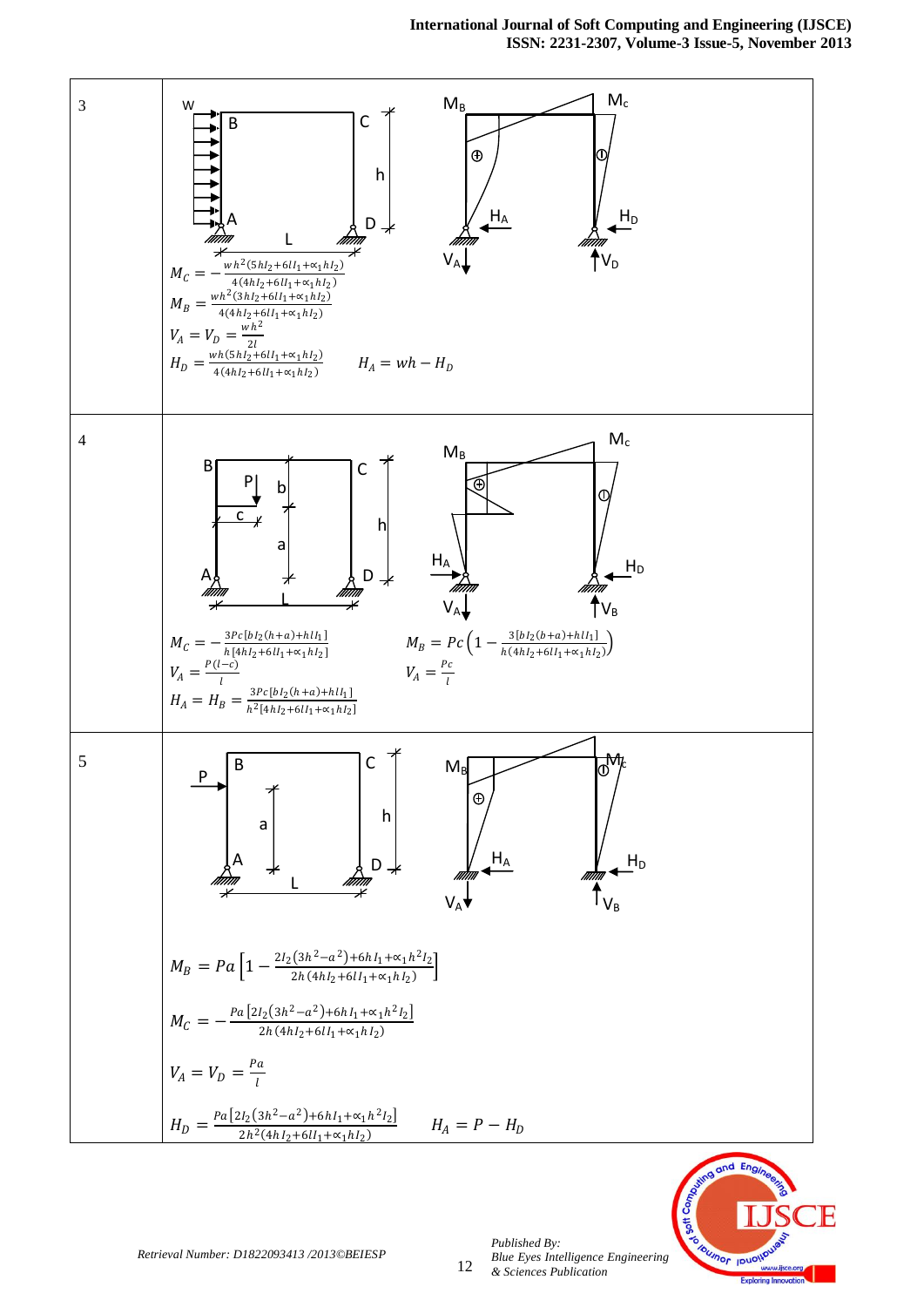

*Blue Eyes Intelligence Engineering* 

nor IDU

*& Sciences Publication*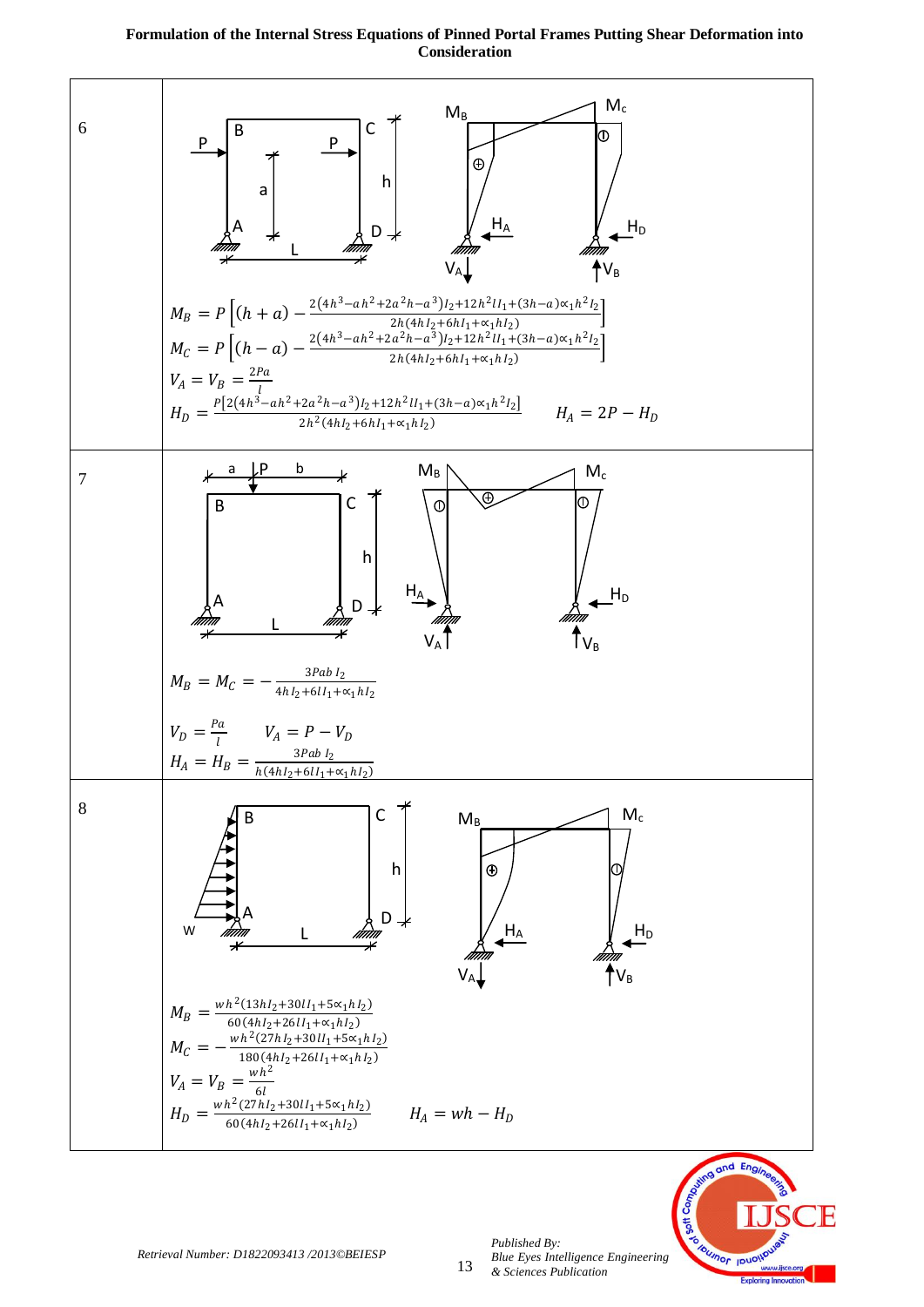

Figure 4: A plot of the percentage (%) change in internal stresses of frames 1, 2 and 7 versus the ratio of beam second moment of area to column second moment of area



Figure 5: A plot of the percentage (%) change in internal stresses of frames 1, 2 and 7 versus the ratio of height to length of portal frame



*Retrieval Number: D1822093413 /2013©BEIESP*

14

*Blue Eyes Intelligence Engineering & Sciences Publication*